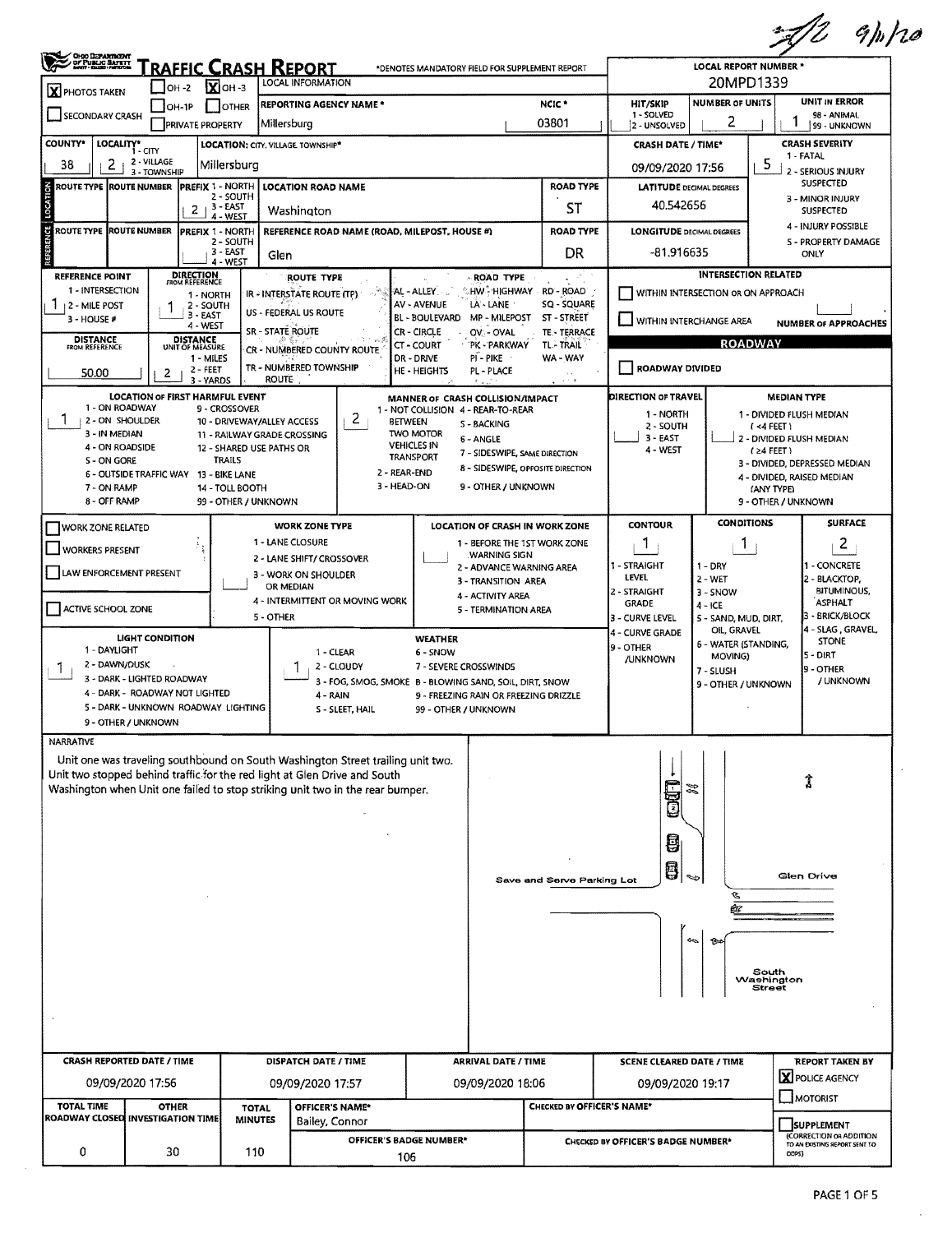|                                | OHO DEPARTMENT<br>OF PUBLIC SAFETY                                                 |                                                           | <b>LOCAL REPORT NUMBER</b>                                                                                        |                                                                                 |                                                                     |                                                   |                                         |                                                                    |  |  |  |  |  |
|--------------------------------|------------------------------------------------------------------------------------|-----------------------------------------------------------|-------------------------------------------------------------------------------------------------------------------|---------------------------------------------------------------------------------|---------------------------------------------------------------------|---------------------------------------------------|-----------------------------------------|--------------------------------------------------------------------|--|--|--|--|--|
|                                |                                                                                    |                                                           |                                                                                                                   |                                                                                 | 20MPD1339                                                           |                                                   |                                         |                                                                    |  |  |  |  |  |
| UNIT#                          | <b>OWNER NAME: LAST, FIRST, MIDDLE (CI SAME AS DRIVER)</b>                         |                                                           |                                                                                                                   |                                                                                 |                                                                     | OWNER PHONE:INCLUDE AREA CODE (C) SAME AS DRIVER) |                                         | DAMAGE<br><b>DAMAGE SCALE</b>                                      |  |  |  |  |  |
|                                | MILLER, BRIANNA, M<br>OWNER ADDRESS: STREET, CITY, STATE, ZIP ( C) SAME AS DRIVERY |                                                           |                                                                                                                   |                                                                                 | 330-464-3689                                                        |                                                   | 1 - NONE                                | 3 - FUNCTIONAL DAMAGE                                              |  |  |  |  |  |
|                                | 4628 CR 52, BIG PRAIRIE, OH, 44611                                                 |                                                           |                                                                                                                   |                                                                                 |                                                                     |                                                   | 2<br>$\blacksquare$<br>2 - MINOR DAMAGE | 4 - DISABLING DAMAGE                                               |  |  |  |  |  |
|                                | COMMERCIAL CARRIER: NAME, ADDRESS, CITY, STATE, ZIP                                |                                                           |                                                                                                                   |                                                                                 |                                                                     | COMMERCIAL CARAVER PHONE: INCLUDE AREA CODE       | 9 - UNKNOWN<br>DAMAGED AREA(S)          |                                                                    |  |  |  |  |  |
|                                |                                                                                    |                                                           |                                                                                                                   |                                                                                 |                                                                     |                                                   |                                         | INDICATE ALL THAT APPLY                                            |  |  |  |  |  |
| OН                             | LP STATE   LICENSE PLATE #<br><b>HZE3995</b>                                       |                                                           | <b>VEHICLE IDENTIFICATION #</b><br>1GNEK13Z02J282659                                                              |                                                                                 | <b>VEHICLE YEAR</b><br>2002                                         | <b>VEHICLE MAKE</b><br>CHEVROLET                  |                                         |                                                                    |  |  |  |  |  |
| <b>INSURANCE</b>               | <b>INSURANCE COMPANY</b>                                                           |                                                           | <b>INSURANCE POLICY #</b>                                                                                         |                                                                                 | <b>COLOR</b>                                                        | <b>VEHICLE MODEL</b>                              |                                         |                                                                    |  |  |  |  |  |
| <b>JVERIFIED</b>               |                                                                                    |                                                           |                                                                                                                   |                                                                                 | BLK<br>TOWED BY: COMPANY NAME                                       | <b>TAHOE</b>                                      |                                         |                                                                    |  |  |  |  |  |
| COMMERCIAL                     | <b>TYPE OF USE</b><br>GOVERNMENT                                                   | IN EMERGENCY                                              | US DOT #                                                                                                          |                                                                                 |                                                                     |                                                   |                                         |                                                                    |  |  |  |  |  |
| INTERLOCK                      |                                                                                    | <b>RESPONSE</b><br># OCCUPANTS                            | VEHICLE WEIGHT GVWR/GCWR<br>$1 - 510K$ LBS.                                                                       |                                                                                 | <b>HAZARDOUS MATERIAL</b><br><b>IMATERIAL</b><br>CLASS <sup>#</sup> | PLACARD ID #                                      |                                         |                                                                    |  |  |  |  |  |
| DEVICE<br><b>EQUIPPED</b>      | <b>HIT/SKIP UNIT</b>                                                               | 2                                                         | 2 - 10.001 - 26K LBS.<br>$3 - 26K$ LBS.                                                                           |                                                                                 | RELEASED<br>PLACARD                                                 |                                                   |                                         |                                                                    |  |  |  |  |  |
|                                | 1 - PASSENGER CAR                                                                  | 6 - VAN (9-15 SEATS)                                      | 12 - GOLF CART                                                                                                    |                                                                                 | 18 - LIMO (LIVERY VEHICLE)                                          | 23 - PEDESTRIAN/SKATER                            |                                         | 12<br>12                                                           |  |  |  |  |  |
| 3                              | 2 - PASSENGER VAN<br>(MINIVAN)                                                     | 7 - MOTORCYCLE 2-WHEELED<br>8 - MOTORCYCLE 3-WHEELED      | 13 - SNOWMOBILE<br>14 - SINGLE UNIT                                                                               |                                                                                 | 19 - BUS (16+ PASSENGERS)                                           | 24 - WHEELCHAIR (ANY TYPE)                        |                                         | 11                                                                 |  |  |  |  |  |
|                                | UNIT TYPE 3 - SPORT UTILITY<br>VEHICLE                                             | 9 - AUTOCYCLE                                             | <b>TRUCK</b><br>15 - SEMI-TRACTOR                                                                                 | 20 - OTHER VEHICLE<br>21 - HEAVY EQUIPMENT                                      |                                                                     | 25 - OTHER NON-MOTORIST<br>26 - BICYCLE           |                                         | 10                                                                 |  |  |  |  |  |
|                                | 4 - PICK UP                                                                        | 10 - MOPED OR MOTORIZED<br><b><i>BICYCLE</i></b>          | 16 - FARM EQUIPMENT                                                                                               |                                                                                 | 22 - ANIMAL WITH RIDER OR<br>ANIMAL-DRAWN VEHICLE                   | 27 - TRAIN<br>99 - UNKNOWN OR HIT/SKIP            |                                         |                                                                    |  |  |  |  |  |
| 0                              | S - CARGO VAN<br>(ATV/UTV)                                                         | 11 - ALL TERRAIN VEHICLE                                  | 17 - MOTORHOME                                                                                                    |                                                                                 |                                                                     |                                                   |                                         |                                                                    |  |  |  |  |  |
|                                | # OF TRAILING UNITS                                                                |                                                           |                                                                                                                   |                                                                                 |                                                                     |                                                   |                                         |                                                                    |  |  |  |  |  |
| VEHICLE                        | WAS VEHICLE OPERATING IN AUTONOMOUS<br>MODE WHEN CRASH OCCURRED?                   | 0                                                         | 0 - NO AUTOMATION                                                                                                 |                                                                                 | 3 - CONDITIONAL AUTOMATION 9 - UNKNOWN                              |                                                   |                                         |                                                                    |  |  |  |  |  |
| 2                              |                                                                                    |                                                           | 1 - DRIVER ASSISTANCE<br>1 - YES 2 - NO 9 - OTHER / UNKNOWN AUTONOMOUS 2 - PARTIAL AUTOMATION 5 - FULL AUTOMATION |                                                                                 | 4 - HIGH AUTOMATION                                                 |                                                   |                                         | t0                                                                 |  |  |  |  |  |
|                                |                                                                                    | MODE LEVEL                                                |                                                                                                                   |                                                                                 |                                                                     | 21 - MAIL CARRIER                                 |                                         |                                                                    |  |  |  |  |  |
|                                | 1 - NONE<br>$2 - TAXI$                                                             | 6 - BUS - CHARTER/TOUR<br>7 - BUS - INTERCITY             | $11 - FIRE$<br>12 - MILITARY                                                                                      | <b>16 - FARM</b>                                                                | 17 - MOWING                                                         | 99 - OTHER / UNKNOWN                              |                                         |                                                                    |  |  |  |  |  |
| <b>SPECIAL</b>                 | 3 - ELECTRONIC RIDE<br>SHARING                                                     | <b>8 - BUS - SHUTTLE</b><br>9 - 8US - OTHER               | 13 - POLICE<br>14 - PUBLIC UTILITY                                                                                |                                                                                 | 18 - SNOW REMOVAL<br>19 - TOWING                                    |                                                   |                                         |                                                                    |  |  |  |  |  |
|                                | <b>FUNCTION 4 - SCHOOL TRANSPORT</b><br>5 - 8US - TRANSIT/COMMUTER                 | 10 - AMBULANCE                                            | 15 - CONSTRUCTION EQUIP.                                                                                          |                                                                                 | 20 - SAFETY SERVICE                                                 |                                                   |                                         |                                                                    |  |  |  |  |  |
|                                | 1 - NO CARGO BODY TYPE                                                             |                                                           |                                                                                                                   |                                                                                 | PATROL                                                              |                                                   |                                         | 12                                                                 |  |  |  |  |  |
|                                | / NOT APPLICABLE                                                                   | 4 - LOGGING<br>5 - INTERMODAL                             | 7 - GRAIN/CHIPS/GRAVEL<br>8 - POLE                                                                                | 11 - DUMP                                                                       | 12 - CONCRETE MIXER                                                 | 99 - OTHER / UNKNOWN                              |                                         |                                                                    |  |  |  |  |  |
| CARGO<br><b>BODY</b>           | 2 - 8US<br>3 - VEHICLE TOWING                                                      | <b>CONTAINER CHASSIS</b><br>6 - CARGOVAN                  | 9 - CARGO TANK<br>10 - FLAT 8ED                                                                                   |                                                                                 | 13 - AUTO TRANSPORTER<br>14 - GARBAGE/REFUSE                        |                                                   |                                         | ₩<br>9<br>-3                                                       |  |  |  |  |  |
| <b>TYPE</b>                    | ANOTHER MOTOR VEHICLE                                                              | /ENCLOSED BOX                                             |                                                                                                                   |                                                                                 |                                                                     |                                                   |                                         |                                                                    |  |  |  |  |  |
|                                | 1 - TURN SIGNALS<br>2 - HEAD LAMPS                                                 | 4 - BRAKES<br>5 - STEERING                                | 7 - WORN OR SLICK TIRES<br>8 - TRAILER EQUIPMENT                                                                  |                                                                                 | <b>9 - MOTOR TROUBLE</b><br>10 - DISABLED FROM PRIOR                | 99 - OTHER / UNKNOWN                              |                                         |                                                                    |  |  |  |  |  |
| <b>VEHICLE</b><br>DEFECTS      | 3 - TAIL LAMPS                                                                     | <b>6 - TIRE BLOWOUT</b>                                   | DEFECTIVE                                                                                                         |                                                                                 | <b>ACCIDENT</b>                                                     |                                                   |                                         |                                                                    |  |  |  |  |  |
|                                | 1 - INTERSECTION -                                                                 | 4 - MIDBLOCK -                                            | 7 - SHOULDER/ROADSIDE                                                                                             |                                                                                 | 10 - DRIVEWAY ACCESS                                                | 99 - OTHER / UNKNOWN                              | $\Box$ - NO DAMAGE $[0]$                | U-UNDERCARRIAGE [14]                                               |  |  |  |  |  |
|                                | <b>MARKED CROSSWALK</b><br>NON-MOTORIST 2 - INTERSECTION -                         | MARKED CROSSWALK<br>5 - TRAVEL LANE -                     | 8 - SIDEWALK                                                                                                      |                                                                                 | 11 - SHARED USE PATHS<br>OR TRAILS                                  |                                                   | $\Box$ -TOP[13]                         | $\Box$ - ALL AREAS [ 15 ]                                          |  |  |  |  |  |
| LOCATION                       | UNMARKED CROSSWALK<br>AT IMPACT 3 - INTERSECTION - OTHER                           | OTHER LOCATION<br><b>6 - BICYCLE LANE</b>                 | 9 - MEDIAN/CROSSING<br><b>ISLAND</b>                                                                              |                                                                                 | 12 - FIRST RESPONDER<br>AT INCIDENT SCENE                           |                                                   |                                         | $\Box$ - UNIT NOT AT SCENE [ 16 ]                                  |  |  |  |  |  |
|                                | 1 - NON-CONTACT                                                                    | 1 - STRAIGHT AHEAD                                        | 9 - LEAVING TRAFFIC                                                                                               |                                                                                 | 1S - WALKING, RUNNING,                                              | 21 - STANDING OUTSIDE                             |                                         | <b>INITIAL POINT OF CONTACT</b>                                    |  |  |  |  |  |
| 3                              | 2 - NON-COLLISION                                                                  | 2 - BACKING<br>3 - CHANGING LANES                         | LANE<br>10 - PARKED                                                                                               |                                                                                 | JOGGING, PLAYING<br>16 - WORKING                                    | DISABLED VEHICLE<br>99 - OTHER / UNKNOWN          | 0 - NO DAMAGE                           | 14 - UNDERCARRIAGE                                                 |  |  |  |  |  |
| <b>ACTION</b>                  | 3 - STRIKING<br>4 - STRUCK                                                         | 4 - OVERTAKING/PASSING<br>PRE-CRASH 5 - MAKING RIGHT TURN | 11 - SLOWING OR STOPPED<br>IN TRAFFIC                                                                             | 17 - PUSHING VEHICLE<br>18 - APPROACHING OR<br>LEAVING VEHICLE<br>19 - STANDING |                                                                     |                                                   | 12                                      | 1-12 - REFER TO UNIT 15 - VEHICLE NOT AT SCENE<br>DIAGRAM          |  |  |  |  |  |
|                                | S - BOTH STRIKING                                                                  | ACTIONS 6 - MAKING LEFT TURN<br>7 - MAKING U-TURN         | 12 - DRIVERLESS<br>13 - NEGOTIATING A CURVE                                                                       |                                                                                 |                                                                     |                                                   | 13 - TOP                                | 99 - UNKNOWN                                                       |  |  |  |  |  |
|                                | <b>&amp; STRUCK</b><br>9 - OTHER / UNKNOWN                                         | 8 - ENTERING TRAFFIC<br>LANE                              | 14 - ENTERING OR CROSSING 20 - OTHER NON-MOTORIST<br>SPECIFIED LOCATION                                           |                                                                                 |                                                                     |                                                   |                                         | TRAFFIC                                                            |  |  |  |  |  |
|                                | 1 - NONE                                                                           |                                                           | 8 - FOLLOWING TOO CLOSE 13 - IMPROPER START FROM                                                                  |                                                                                 | 18 - OPERATING DEFECTIVE                                            | 23 OPENING DOOR INTO                              | <b>TRAFFICWAY FLOW</b>                  | TRAFFIC CONTROL                                                    |  |  |  |  |  |
|                                | 2 - FAILURE TO YIELD<br>3 - RAN RED LIGHT                                          | /ACDA<br>9 - IMPROPER LANE                                | A PARKED POSITION<br>14 - STOPPED OR PARKED                                                                       |                                                                                 | <b>EQUIPMENT</b><br>19 - LOAD SHIFTING                              | ROADWAY<br>99 - OTHER IMPROPER                    | 1 - ONE-WAY                             | 1 - ROUNDABOUT 4 - STOP SIGN                                       |  |  |  |  |  |
| 8                              | 4 - RAN STOP SIGN<br>5 - UNSAFE SPEED                                              | <b>CHANGE</b><br>10 - IMPROPER PASSING                    | <b>ILLEGALLY</b><br>15 - SWERVING TO AVOID                                                                        |                                                                                 | <b>/FALLING/SPILLING</b><br>20 - IMPROPER CROSSING                  | <b>ACTION</b>                                     | 2 - TWO-WAY<br>2                        | 2 - SIGNAL<br>5 - YIELD SIGN<br>6<br>3 - FLASHER<br>6 - NO CONTROL |  |  |  |  |  |
| $\frac{1}{2}$                  | CONTRIBUTING 6 - IMPROPER TURN<br>CIRCUMSTANCES 7 - LEFT OF CENTER                 | 11 - DROVE OFF ROAD<br>12 - IMPROPER BACKING              | 16 - WRONG WAY<br>17 - VISION OBSTRUCTION                                                                         |                                                                                 | 21 - LYING IN ROADWAY<br>22 - NOT DISCERNIBLE                       |                                                   | # OF THROUGH LANES                      | <b>RAIL GRADE CROSSING</b>                                         |  |  |  |  |  |
|                                |                                                                                    |                                                           |                                                                                                                   |                                                                                 |                                                                     |                                                   | <b>ON ROAD</b>                          | 1 - NOT INVLOVED                                                   |  |  |  |  |  |
| щ<br><b>SEQUENCE OF EVENTS</b> |                                                                                    |                                                           | ___EVENTS                                                                                                         |                                                                                 |                                                                     |                                                   | 2.                                      | 2 - INVOLVED-ACTIVE CROSSING<br>3 - INVOLVED-PASSIVE CROSSING      |  |  |  |  |  |
| 20                             | 1 - OVERTURN/ROLLOVER<br>2 - FIRE/EXPLOSION                                        | 7 - SEPARATION OF UNITS<br><b>B - RAN OFF ROAD RIGHT</b>  | 12 - DOWNHILL RUNAWAY<br>13 - OTHER NON-COLLISION                                                                 |                                                                                 | 19 - ANIMAL -OTHER<br>20 - MOTOR VEHICLE IN                         | 23 - STRUCK 8Y FALLING,<br>SHIFTING CARGO OR      |                                         |                                                                    |  |  |  |  |  |
|                                | 3 - IMMERSION<br>4 - JACKKNIFE                                                     | 9 - RAN OFF ROAD LEFT<br>10 - CROSS MEDIAN                | 14 - PEDESTRIAN<br>15 - PEDALCYCLE                                                                                |                                                                                 | TRANSPORT<br>21 - PARKED MOTOR                                      | ANYTHING SET IN<br>MOTION BY A MOTOR              |                                         | UNIT / NON-MOTORIST DIRECTION<br>1 - NORTH<br><b>S-NORTHEAST</b>   |  |  |  |  |  |
|                                | 5 - CARGO / EQUIPMENT<br>LOSS OR SHIFT                                             | 11 - CROSS CENTERLINE -<br>OPPOSITE DIRECTION             | 16 - RAILWAY VEHICLE                                                                                              |                                                                                 | VEHICLE                                                             | VEHICLE<br>24 - OTHER MOVABLE                     |                                         | 2 - SOUTH<br>6 - NORTHWEST                                         |  |  |  |  |  |
|                                | 6 - EQUIPMENT FAILURE                                                              | OF TRAVEL                                                 | 17 - ANIMAL - FARM<br>18 - ANIMAL - DEER                                                                          |                                                                                 | 22 - WORK ZONE<br><b>MAINTENANCE</b>                                | OBJECT                                            | FROM  <br>TO                            | $3 - EAST$<br>7 - SOUTHEAST<br>z<br>4 - WEST<br>8 - SOUTHWEST      |  |  |  |  |  |
|                                |                                                                                    |                                                           |                                                                                                                   |                                                                                 | EQUIPMENT                                                           |                                                   |                                         | 9 - OTHER / UNKNOWN                                                |  |  |  |  |  |
|                                | 25 - IMPACT ATTENUATOR<br>/ CRASH CUSHION                                          | 31 - GUARDRAIL END<br>32 - PORTABLE BARRIER               | 3B - OVERHEAD SIGN POST<br>39 - LIGHT / LUMINARIES                                                                | <b>46 - FENCE</b>                                                               | 45 - EMBANKMENT                                                     | 52 - BUILDING<br><b>S3 - TUNNEL</b>               | <b>UNIT SPEED</b>                       | DETECTED SPEED                                                     |  |  |  |  |  |
| 5.                             | 26 - BRIDGE OVERHEAD<br><b>STRUCTURE</b>                                           | 33 - MEDIAN CABLE BARRIER<br>34 - MEDIAN GUARDRAIL        | <b>SUPPORT</b><br>40 - UTILITY POLE                                                                               | <b>48 - TREE</b>                                                                | 47 - MAILBOX                                                        | 54 - OTHER FIXED<br>OBJECT                        |                                         |                                                                    |  |  |  |  |  |
|                                | 27 - BRIDGE PIER OR<br><b>ABUTMENT</b>                                             | <b>BARRIER</b><br>35 - MEDIAN CONCRETE                    | 41 - OTHER POST, POLE<br>OR SUPPORT                                                                               |                                                                                 | 49 - FIRE HYDRANT<br>50 - WORK ZONE                                 | 99 - OTHER / UNKNOWN                              | 2                                       | 1 - STATED / ESTIMATED SPEED                                       |  |  |  |  |  |
|                                | 28 - BRIDGE PARAPET<br>29 - BRIDGE RAIL                                            | <b>BARRIER</b><br>36 - MEDIAN OTHER BARRIER               | 42 - CULVERT<br>43 - CURB                                                                                         |                                                                                 | <b>MAINTENANCE</b><br>EQUIPMENT                                     |                                                   | <b>POSTED SPEED</b>                     | 1<br>2 - CALCULATED / EDR                                          |  |  |  |  |  |
|                                | 30 - GUARDRAIL FACE                                                                | 37 - TRAFFIC SIGN POST                                    | 44 - DITCH                                                                                                        | S1 - WALL                                                                       |                                                                     |                                                   |                                         | 3 - UNDETERMINED                                                   |  |  |  |  |  |
|                                | FIRST HARMFUL EVENT                                                                |                                                           | MOST HARMFUL EVENT                                                                                                |                                                                                 |                                                                     |                                                   | 35                                      |                                                                    |  |  |  |  |  |
|                                |                                                                                    |                                                           |                                                                                                                   |                                                                                 |                                                                     |                                                   |                                         | PAGE 2 OF 5                                                        |  |  |  |  |  |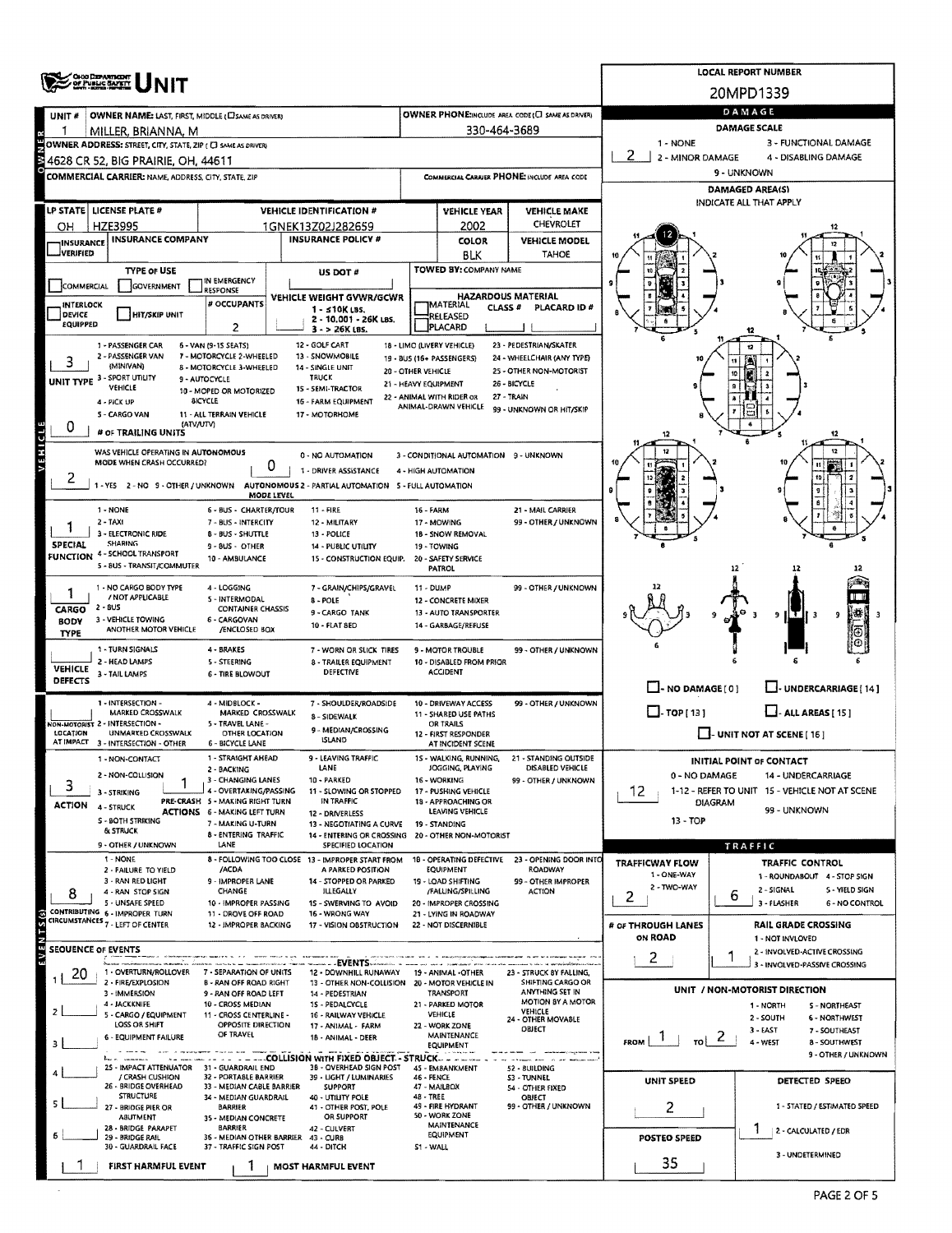|                                             |                                                             |                                                                        |                                                                         |                      |                                                         |                                                      |                                            | <b>LOCAL REPORT NUMBER</b>                                      |  |  |  |  |
|---------------------------------------------|-------------------------------------------------------------|------------------------------------------------------------------------|-------------------------------------------------------------------------|----------------------|---------------------------------------------------------|------------------------------------------------------|--------------------------------------------|-----------------------------------------------------------------|--|--|--|--|
|                                             | OISO DEPARTMENT                                             |                                                                        |                                                                         |                      |                                                         |                                                      |                                            | 20MPD1339                                                       |  |  |  |  |
| UNIT#                                       | <b>OWNER NAME: LAST, FIRST, MIDDLE (C) SAME AS DRIVER)</b>  |                                                                        |                                                                         |                      |                                                         | OWNER PHONE:INCLUDE AREA CODE (E) SAME AS DRIVERY    |                                            | DAMAGE                                                          |  |  |  |  |
| z                                           | DALTON, KENNETH , L                                         |                                                                        |                                                                         |                      | 304-812-8512                                            |                                                      |                                            | DAMAGE SCALE                                                    |  |  |  |  |
|                                             | OWNER ADDRESS: STREET, CITY, STATE, ZIP ( E SAME AS DRIVER) |                                                                        |                                                                         |                      |                                                         |                                                      | 3 - FUNCTIONAL DAMAGE<br>1 - NONE          |                                                                 |  |  |  |  |
|                                             | 112 ENGLISH RD, POINT PLEASANT, WV, 25550                   |                                                                        |                                                                         |                      |                                                         |                                                      | 2 - MINOR DAMAGE<br>4 - DISABLING DAMAGE   |                                                                 |  |  |  |  |
|                                             | COMMERCIAL CARRIER: NAME, ADDRESS, CITY, STATE, ZIP         |                                                                        |                                                                         |                      |                                                         | COMMERCIAL CARRIER PHONE: INCLUDE AREA CODE          | 9 - UNKNOWN                                |                                                                 |  |  |  |  |
|                                             |                                                             |                                                                        |                                                                         |                      |                                                         |                                                      | DAMAGED AREA(S)<br>INDICATE ALL THAT APPLY |                                                                 |  |  |  |  |
|                                             | LP STATE   LICENSE PLATE #                                  |                                                                        | <b>VEHICLE IDENTIFICATION #</b>                                         |                      | <b>VEHICLE YEAR</b>                                     | <b>VEHICLE MAKE</b>                                  |                                            |                                                                 |  |  |  |  |
| wv                                          | 32U931                                                      |                                                                        | 1G1JCSB9D4248410                                                        |                      | 2013                                                    | CHEVROLET                                            |                                            |                                                                 |  |  |  |  |
| <b>X</b> INSURANCE                          | <b>INSURANCE COMPANY</b><br><b>PROGRESSIVE</b>              |                                                                        | <b>INSURANCE POLICY #</b><br>938156171                                  |                      | <b>COLOR</b>                                            | <b>VEHICLE MODEL</b><br>SONIC                        |                                            |                                                                 |  |  |  |  |
|                                             | <b>TYPE OF USE</b>                                          |                                                                        |                                                                         |                      | WHI<br>TOWED BY: COMPANY NAME                           |                                                      |                                            |                                                                 |  |  |  |  |
| <b>COMMERCIAL</b>                           | GOVERNMENT                                                  | IN EMERGENCY                                                           | US DOT#                                                                 |                      |                                                         |                                                      |                                            |                                                                 |  |  |  |  |
| <b>INTERLOCK</b>                            |                                                             | RESPONSE<br># OCCUPANTS                                                | VEHICLE WEIGHT GVWR/GCWR                                                |                      | <b>HAZARDOUS MATERIAL</b><br>MATERIAL                   |                                                      |                                            |                                                                 |  |  |  |  |
| DEVICE                                      | HIT/SKIP UNIT                                               |                                                                        | $1 - 10K$ LBS.<br>2 - 10.001 - 26K LBS.                                 |                      | CLASS <sup>#</sup><br>RELEASED                          | PLACARD ID#                                          |                                            |                                                                 |  |  |  |  |
| <b>EQUIPPED</b>                             |                                                             |                                                                        | 3 - > 26K LBS.                                                          |                      | <b>PLACARD</b>                                          |                                                      |                                            |                                                                 |  |  |  |  |
|                                             | 1 - PASSENGER CAR<br>2 - PASSENGER VAN                      | 6 - VAN (9-1S SEATS)<br>7 - MOTORCYCLE 2-WHEELED                       | 12 - GOLF CART<br>13 - SNOWMOBILE                                       |                      | 18 - LIMO (LIVERY VEHICLE)<br>19 - BUS (16+ PASSENGERS) | 23 - PEDESTRIAN/SKATER<br>24 - WHEELCHAIR (ANY TYPE) |                                            |                                                                 |  |  |  |  |
|                                             | (MINIVAN)                                                   | <b>B - MOTORCYCLE 3-WHEELED</b>                                        | 14 - SINGLE UNIT                                                        | 20 - OTHER VEHICLE   |                                                         | 25 - OTHER NON-MOTORIST                              |                                            |                                                                 |  |  |  |  |
| UNIT TYPE <sup>3</sup>                      | - SPORT UTILITY<br>VEHICLE                                  | 9 - AUTOCYCLE<br>10 - MOPED OR MOTORIZED                               | <b>TRUCK</b><br>15 - SEMI-TRACTOR                                       | 21 - HEAVY EQUIPMENT |                                                         | 26 - BICYCLE                                         |                                            |                                                                 |  |  |  |  |
|                                             | 4 - PICK UP                                                 | <b>BICYCLE</b>                                                         | 16 - FARM EQUIPMENT                                                     |                      | 22 - ANIMAL WITH RIDER OR<br>ANIMAL-DRAWN VEHICLE       | <b>27 - TRAIN</b>                                    |                                            |                                                                 |  |  |  |  |
|                                             | 5 - CARGO VAN<br>(ATVAUTV)                                  | 11 - ALL TERRAIN VEHICLE                                               | 17 - MOTORHOME                                                          |                      |                                                         | 99 - UNKNOWN OR HIT/SKIP                             |                                            |                                                                 |  |  |  |  |
|                                             | # OF TRAILING UNITS                                         |                                                                        |                                                                         |                      |                                                         |                                                      |                                            |                                                                 |  |  |  |  |
| <b>VEHICLE</b>                              | WAS VEHICLE OPERATING IN AUTONOMOUS                         |                                                                        | 0 - NO AUTOMATION                                                       |                      | 3 - CONDITIONAL AUTOMATION 9 - UNKNOWN                  |                                                      |                                            |                                                                 |  |  |  |  |
|                                             | MODE WHEN CRASH OCCURRED?                                   | 0                                                                      | 1 - DRIVER ASSISTANCE                                                   |                      | 4 - HIGH AUTOMATION                                     |                                                      |                                            |                                                                 |  |  |  |  |
| ۷                                           | 1 - YES 2 - NO 9 - OTHER / UNKNOWN                          |                                                                        | AUTONOMOUS 2 - PARTIAL AUTOMATION S - FULL AUTOMATION                   |                      |                                                         |                                                      |                                            |                                                                 |  |  |  |  |
|                                             | $1 - NONE$                                                  | <b>MODE LEVEL</b><br><b>6-BUS CHARTER/TOUR</b>                         | 11 - FIRE                                                               | 16 FARM              |                                                         | 21 - MAIL CARRIER                                    |                                            |                                                                 |  |  |  |  |
|                                             | $2 - TAXI$                                                  | 7 - BUS - INTERCITY                                                    | 12 - MILITARY                                                           |                      | 17 - MOWING                                             | 99 - OTHER / UNKNOWN                                 |                                            |                                                                 |  |  |  |  |
|                                             | 3 - ELECTRONIC RIDE<br>SHARING                              | B - BUS - SHUTTLE                                                      | 13 - POLICE                                                             |                      | 18 - SNOW REMOVAL                                       |                                                      |                                            |                                                                 |  |  |  |  |
| <b>SPECIAL</b>                              | FUNCTION 4 - SCHOOL TRANSPORT                               | 9 - BUS - OTHER<br>10 - AMBULANCE                                      | 14 - PUBLIC UTILITY<br>15 - CONSTRUCTION EQUIP.                         |                      | 19 - TOWING<br>20 - SAFETY SERVICE                      |                                                      |                                            |                                                                 |  |  |  |  |
|                                             | S - BUS - TRANSIT/COMMUTER                                  |                                                                        |                                                                         |                      | PATROL                                                  |                                                      |                                            | 12                                                              |  |  |  |  |
|                                             | 1 - NO CARGO BODY TYPE                                      | 4 - LOGGING                                                            | 7 - GRAIN/CHIPS/GRAVEL                                                  | 11 - DUMP            |                                                         | 99 - OTHER / UNKNOWN                                 |                                            |                                                                 |  |  |  |  |
| CARGO                                       | / NOT APPLICABLE<br>$2 - BUS$                               | 5 - INTERMODAL<br><b>CONTAINER CHASSIS</b>                             | B - POLE                                                                |                      | 12 - CONCRETE MIXER                                     |                                                      |                                            |                                                                 |  |  |  |  |
| <b>BODY</b>                                 | 3 - VEHICLE TOWING                                          | 6 - CARGOVAN                                                           | 9 - CARGO TANK<br>10 - FLAT BED                                         |                      | 13 - AUTO TRANSPORTER<br>14 - GARBAGE/REFUSE            |                                                      |                                            | 1IT I<br>9                                                      |  |  |  |  |
| <b>TYPE</b>                                 | ANOTHER MOTOR VEHICLE                                       | /ENCLOSED BOX                                                          |                                                                         |                      |                                                         |                                                      |                                            |                                                                 |  |  |  |  |
|                                             | 1 - TURN SIGNALS<br>2 - HEAD LAMPS                          | 4 BRAKES<br>S - STEERING                                               | 7 - WORN OR SLICK TIRES<br><b>B - TRAILER EQUIPMENT</b>                 |                      | 9 - MOTOR TROUBLE<br>10 - DISABLED FROM PRIOR           | 99 - OTHER / UNKNOWN                                 |                                            |                                                                 |  |  |  |  |
| <b>VEHICLE</b>                              | 3 - TAIL LAMPS                                              | <b>6 - TIRE BLOWOUT</b>                                                | DEFECTIVE                                                               |                      | <b>ACCIDENT</b>                                         |                                                      |                                            |                                                                 |  |  |  |  |
| <b>DEFECTS</b>                              |                                                             |                                                                        |                                                                         |                      |                                                         |                                                      | $\Box$ - NO DAMAGE $[0]$                   | LUNDERCARRIAGE [ 14 ]                                           |  |  |  |  |
|                                             | 1 - INTERSECTION -<br><b>MARKED CROSSWALK</b>               | 4 - MIDBLOCK -<br>MARKED CROSSWALK                                     | 7 - SHOULDER/ROADSIDE                                                   |                      | 10 - DRIVEWAY ACCESS<br>11 - SHARED USE PATHS           | 99 - OTHER / UNKNOWN                                 | $\Box$ - TOP [ 13 ]                        | $LJ$ - ALL AREAS [15]                                           |  |  |  |  |
|                                             | VON-MOTORIST 2 - INTERSECTION -                             | 5 - TRAVEL LANE -                                                      | <b>B - SIDEWALK</b><br>9 - MEDIAN/CROSSING                              |                      | OR TRAILS                                               |                                                      |                                            |                                                                 |  |  |  |  |
| LOCATION                                    | UNMARKED CROSSWALK<br>AT IMPACT 3 - INTERSECTION - OTHER    | <b>OTHER LOCATION</b><br>6 - BICYCLE LANE                              | <b>ISLAND</b>                                                           |                      | 12 - FIRST RESPONDER<br>AT INCIDENT SCENE               |                                                      |                                            | $\Box$ - UNIT NOT AT SCENE [ 16 ]                               |  |  |  |  |
|                                             | - NON-CONTACT                                               | 1 - STRAIGHT AHEAD                                                     | 9 - LEAVING TRAFFIC                                                     |                      |                                                         | 1S - WALKING, RUNNING. 21 - STANDING OUTSIDE         |                                            | INITIAL POINT OF CONTACT                                        |  |  |  |  |
|                                             | 2 - NON-COLLISION                                           | 2 - BACKING<br>3 - CHANGING LANES                                      | LANE<br>10 - PARKED                                                     |                      | JOGGING, PLAYING<br>16 - WORKING                        | DISABLED VEHICLE<br>99 - OTHER / UNKNOWN             | 0 - NO DAMAGE                              | 14 - UNDERCARRIAGE                                              |  |  |  |  |
| 4                                           | 3 - STRIKING                                                | 4 - OVERTAKING/PASSING                                                 | 11 - SLOWING OR STOPPED                                                 |                      | 17 - PUSHING VEHICLE                                    |                                                      | 6                                          | 1-12 - REFER TO UNIT 15 - VEHICLE NOT AT SCENE                  |  |  |  |  |
| <b>ACTION</b>                               | 4 - STRUCK                                                  | PRE-CRASH 5 - MAKING RIGHT TURN<br><b>ACTIONS 6 - MAKING LEFT TURN</b> | IN TRAFFIC<br>12 - DRIVERLESS                                           |                      | 18 - APPROACHING OR<br>LEAVING VEHICLE                  |                                                      |                                            | <b>DIAGRAM</b><br>99 - UNKNOWN                                  |  |  |  |  |
|                                             | <b>S - BOTH STRIKING</b><br>& STRUCK                        | 7 - MAKING U-TURN                                                      | 13 - NEGOTIATING A CURVE                                                |                      | 19 - STANDING                                           |                                                      | $13 - TOP$                                 |                                                                 |  |  |  |  |
|                                             | 9 - OTHER / UNKNOWN                                         | <b>B - ENTERING TRAFFIC</b><br>LANE                                    | 14 - ENTERING OR CROSSING 20 - OTHER NON-MOTORIST<br>SPECIFIED LOCATION |                      |                                                         |                                                      |                                            | <b>TRAFFIC</b>                                                  |  |  |  |  |
|                                             | 1 - NONE                                                    |                                                                        | B - FOLLOWING TOO CLOSE 13 - IMPROPER START FROM                        |                      | 18 - OPERATING DEFECTIVE                                | 23 - OPENING DOOR INTO                               | <b>TRAFFICWAY FLOW</b>                     | <b>TRAFFIC CONTROL</b>                                          |  |  |  |  |
|                                             | 2 - FAILURE TO YIELD<br>3 - RAN RED LIGHT                   | /ACDA<br>9 - IMPROPER LANE                                             | A PARKED POSITION<br>14 - STOPPED OR PARKED                             |                      | <b>EQUIPMENT</b><br>19 - LOAD SHIFTING                  | ROADWAY<br>99 - OTHER IMPROPER                       | 1 - ONE-WAY                                | 1 - ROUNDABOUT 4 - STOP SIGN                                    |  |  |  |  |
|                                             | 4 - RAN STOP SIGN                                           | <b>CHANGE</b>                                                          | <b>ILLEGALLY</b>                                                        |                      | /FALUNG/SPILLING                                        | <b>ACTION</b>                                        | 2 - TWO-WAY                                | 2 - SIGNAL<br><b>S - YIELD SIGN</b><br>2                        |  |  |  |  |
|                                             | S - UNSAFE SPEED<br>CONTRIBUTING 6 - IMPROPER TURN          | 10 - IMPROPER PASSING<br>11 - DROVE OFF ROAD                           | 15 - SWERVING TO AVOID<br>16 - WRONG WAY                                |                      | 20 - IMPROPER CROSSING<br>21 - LYING IN ROADWAY         |                                                      |                                            | 3 - FLASHER<br>6 - NO CONTROL                                   |  |  |  |  |
|                                             | CIRCUMSTANCES 7 - LEFT OF CENTER                            | 12 - IMPROPER BACKING                                                  | 17 - VISION OBSTRUCTION                                                 |                      | 22 - NOT DISCERNIBLE                                    |                                                      | # OF THROUGH LANES                         | <b>RAIL GRADE CROSSING</b>                                      |  |  |  |  |
| EVENTS <sub>(S)</sub><br>SEOUENCE OF EVENTS |                                                             |                                                                        |                                                                         |                      |                                                         |                                                      | ON ROAD                                    | 1 - NOT INVLOVED<br>2 - INVOLVED-ACTIVE CROSSING                |  |  |  |  |
|                                             |                                                             |                                                                        | <b>EVENTS</b>                                                           |                      |                                                         |                                                      | 2 <sub>1</sub>                             | 3 - INVOLVED-PASSIVE CROSSING                                   |  |  |  |  |
| 20                                          | 1 - OVERTURN/ROLLOVER<br>2 - FIRE/EXPLOSION                 | 7 - SEPARATION OF UNITS<br><b>B - RAN OFF ROAD RIGHT</b>               | 12 - DOWNHILL RUNAWAY<br>13 - OTHER NON-COLLISION 20 - MOTOR VEHICLE IN |                      | 19 - ANIMAL -OTHER                                      | 23 - STRUCK BY FALLING,<br>SHIFTING CARGO OR         |                                            |                                                                 |  |  |  |  |
|                                             | 3 - IMMERSION                                               | 9 - RAN OFF ROAD LEFT                                                  | 14 - PEDESTRIAN                                                         |                      | <b>TRANSPORT</b>                                        | ANYTHING SET IN<br>MOTION BY A MOTOR                 |                                            | UNIT / NON-MOTORIST DIRECTION                                   |  |  |  |  |
|                                             | 4 - JACKKNIFE<br>S - CARGO / EQUIPMENT                      | 10 - CROSS MEDIAN<br>11 - CROSS CENTERLINE -                           | 15 - PEDALCYCLE<br>16 - RAILWAY VEHICLE                                 |                      | 21 - PARKED MOTOR<br>VEHICLE                            | VEHICLE<br>24 - OTHER MOVABLE                        |                                            | 1 - NORTH<br><b>5 - NORTHEAST</b><br>2 - SOUTH<br>6 - NORTHWEST |  |  |  |  |
|                                             | LOSS OR SHIFT<br>6 - EQUIPMENT FAILURE                      | OPPOSITE DIRECTION<br>OF TRAVEL                                        | 17 - ANIMAL - FARM<br>18 - ANIMAL - DEER                                |                      | 22 - WORK ZONE<br><b>MAINTENANCE</b>                    | OBJECT                                               |                                            | $3 -$ EAST<br>7 - SOUTHEAST                                     |  |  |  |  |
|                                             |                                                             |                                                                        |                                                                         |                      | EQUIPMENT                                               |                                                      | FROM                                       | $ 70 $ 2  <br>4 - WEST<br><b>B-SOUTHWEST</b>                    |  |  |  |  |
|                                             | 25 - IMPACT ATTENUATOR 31 - GUARDRAIL END                   |                                                                        | . COLLISION WITH FIXED OBJECT. - STRUCK<br>38 - OVERHEAD SIGN POST      |                      | 45 - EMBANKMENT                                         | <b>S2 - BUILDING</b>                                 |                                            | 9 - OTHER / UNKNOWN                                             |  |  |  |  |
|                                             | / CRASH CUSHION<br>26 - BRIDGE OVERHEAD                     | 32 - PORTABLE BARRIER<br>33 - MEDIAN CABLE BARRIER                     | 39 - LIGHT / LUMINARIES<br><b>SUPPORT</b>                               | 46 - FENCE           | 47 - MAILBOX                                            | 53 - TUNNEL<br><b>54 - OTHER FIXED</b>               | UNIT SPEED                                 | DETECTED SPEED                                                  |  |  |  |  |
|                                             | <b>STRUCTURE</b>                                            | 34 - MEDIAN GUARDRAIL                                                  | 40 - UTILITY POLE                                                       | 48 - TREE            |                                                         | OBJECT                                               |                                            |                                                                 |  |  |  |  |
|                                             | 27 - BRIDGE PIER OR<br><b>ABUTMENT</b>                      | <b>BARRIER</b><br>35 - MEDIAN CONCRETE                                 | 41 - OTHER POST, POLE<br>OR SUPPORT                                     |                      | 49 - FIRE HYDRANT<br>50 - WORK ZONE                     | 99 - OTHER / UNKNOWN                                 | 0                                          | 1 - STATED / ESTIMATED SPEED                                    |  |  |  |  |
|                                             | 28 - BRIDGE PARAPET<br>29 - 8RIDGE RAIL                     | BARRIER<br>36 - MEDIAN OTHER BARRIER 43 - CURB                         | 42 - CULVERT                                                            |                      | MAINTENANCE<br>EQUIPMENT                                |                                                      | POSTED SPEED                               | 2 - CALCULATED / EDR                                            |  |  |  |  |
|                                             | 30 - GUARDRAIL FACE                                         | 37 - TRAFFIC SIGN POST                                                 | 44 - DITCH                                                              | 51 - WALL            |                                                         |                                                      |                                            | 3 - UNDETERMINED                                                |  |  |  |  |
|                                             | FIRST HARMFUL EVENT                                         |                                                                        | <b>MOST HARMFUL EVENT</b>                                               |                      |                                                         |                                                      | 35                                         |                                                                 |  |  |  |  |

 $\bar{\mathcal{L}}$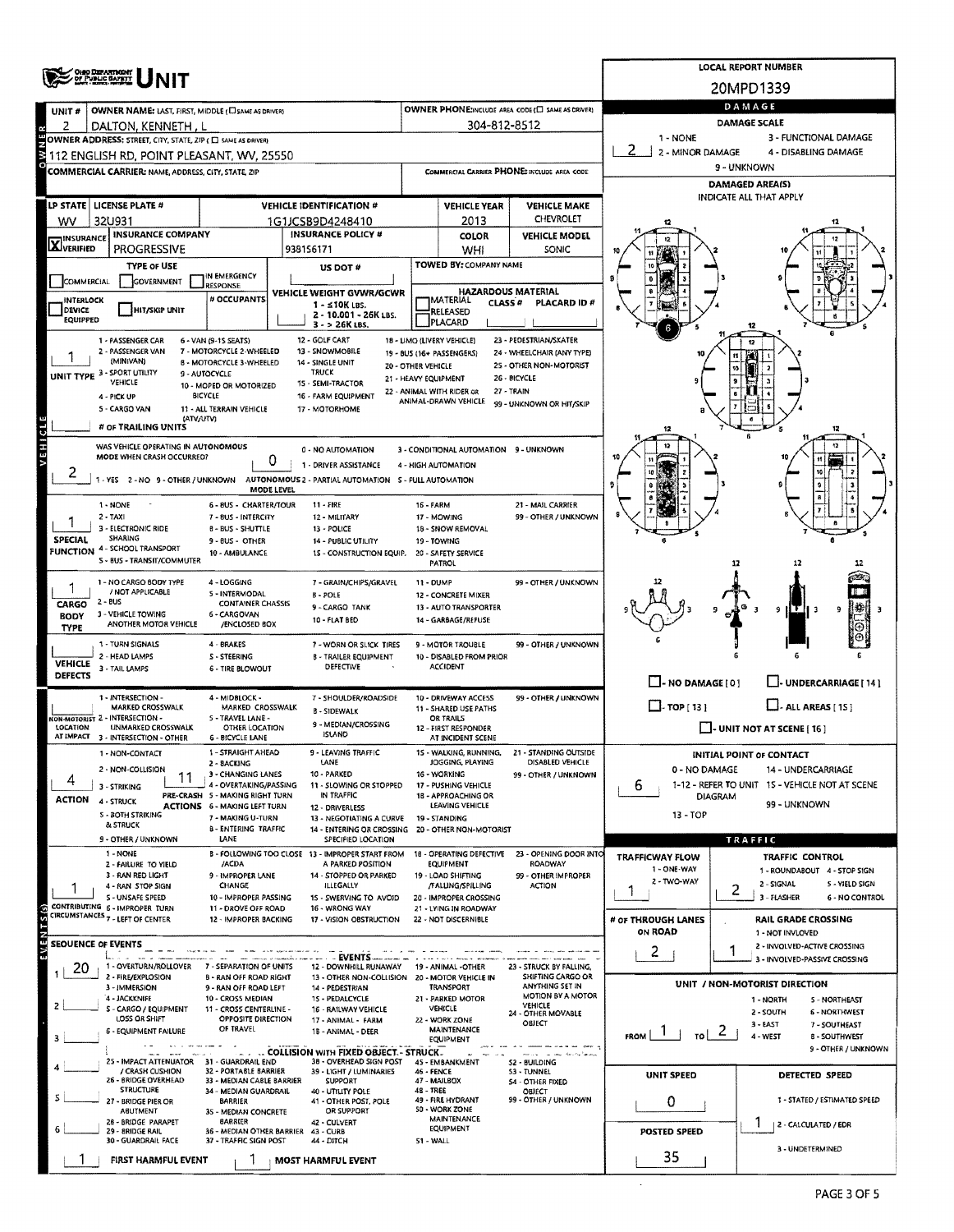|              |                                                  | ≸ <sup>≌সমাজ</sup> Motorist <i>/</i> Non-Motorist |                                                                                                          |                   |                                                         |                        |                                                        |                      |                                                                                        |                                                                      |                                               | <b>LOCAL REPORT NUMBER</b>                                                           | 20MPD1339                                           |                         |                                                       |                               |  |
|--------------|--------------------------------------------------|---------------------------------------------------|----------------------------------------------------------------------------------------------------------|-------------------|---------------------------------------------------------|------------------------|--------------------------------------------------------|----------------------|----------------------------------------------------------------------------------------|----------------------------------------------------------------------|-----------------------------------------------|--------------------------------------------------------------------------------------|-----------------------------------------------------|-------------------------|-------------------------------------------------------|-------------------------------|--|
|              | UNIT #                                           |                                                   | <b>NAME: LAST, FIRST, MIDDLE</b>                                                                         |                   |                                                         |                        |                                                        |                      |                                                                                        |                                                                      |                                               | <b>DATE OF BIRTH</b>                                                                 |                                                     |                         | <b>AGE</b>                                            | <b>GENDER</b>                 |  |
|              | 1                                                |                                                   | SPURLOCK, DONNIE, MICHAEL                                                                                |                   |                                                         |                        |                                                        |                      |                                                                                        |                                                                      |                                               | 02/22/1994                                                                           |                                                     |                         | 26                                                    | м                             |  |
|              |                                                  | <b>ADDRESS: STREET, CITY, STATE, ZIP</b>          |                                                                                                          |                   |                                                         |                        |                                                        |                      |                                                                                        | <b>CONTACT PHONE - INCLUDE AREA CODE</b>                             |                                               |                                                                                      |                                                     |                         |                                                       |                               |  |
| oro          |                                                  |                                                   | 370 SOUTH WASHINGTON STREET, MILLERSBURG, OH, 44654                                                      |                   |                                                         |                        |                                                        |                      |                                                                                        |                                                                      | 740-552-1215                                  |                                                                                      |                                                     |                         |                                                       |                               |  |
|              | INJURIES INJURED                                 | TAKEN                                             | <b>EMS AGENCY (NAME)</b>                                                                                 |                   |                                                         |                        | INJURED TAKEN TO: MEDICAL FACILITY (NAME, CITY)        |                      | SAFETY EQUIPMENT<br><b>USED</b>                                                        |                                                                      | DOT-COMPLIANT                                 | <b>SEATING</b><br>POSITION                                                           |                                                     | AIR BAG USAGE           | <b>EJECTION</b>                                       | <b>TRAPPED</b>                |  |
|              | 5                                                | BY<br>111                                         |                                                                                                          |                   |                                                         |                        |                                                        |                      | 4                                                                                      |                                                                      | <b>MC HELMET</b>                              | 1                                                                                    |                                                     | 1                       | 1                                                     | -1                            |  |
| <b>DRIST</b> |                                                  |                                                   | <b>OL STATE OPERATOR LICENSE NUMBER</b>                                                                  |                   |                                                         | OFFENSE CHARGED        |                                                        | LOCAL<br>CODE        | OFFENSE DESCRIPTION                                                                    |                                                                      |                                               |                                                                                      |                                                     | <b>CITATION NUMBER</b>  |                                                       |                               |  |
|              | OH                                               | TS211653                                          |                                                                                                          |                   |                                                         | 4511.21A               |                                                        |                      | NO PERSON SHALL OPERATE A MOTO                                                         |                                                                      |                                               |                                                                                      |                                                     | <b>DS9EAR</b>           |                                                       |                               |  |
|              | OL CLASS                                         | <b>ENDORSEMENT</b>                                | <b>RESTRICTION SELECT UP TO 3</b>                                                                        | <b>DRIVER</b>     | <b>DISTRACTED</b>                                       | <b>ALCOHOL</b>         | ALCOHOL / DRUG SUSPECTED<br>MARIJUANA                  |                      | <b>CONDITION</b>                                                                       | <b>STATUS</b>                                                        | <b>TYPE</b>                                   | <b>ALCOHOL TEST</b><br>VALUE                                                         | <b>DRUG TEST(S)</b><br><b>STATUS</b><br><b>TYPE</b> |                         |                                                       | RESULTS SELECT UP TO 4        |  |
|              | 4                                                |                                                   |                                                                                                          | BY 4              |                                                         | OTHER DRUG             |                                                        |                      | 1                                                                                      | 1                                                                    | 1                                             |                                                                                      | -1                                                  | ٦                       |                                                       |                               |  |
|              | unit #                                           |                                                   | <b>NAME: LAST, FIRST, MIDDLE</b>                                                                         |                   |                                                         |                        |                                                        |                      |                                                                                        |                                                                      |                                               | <b>DATE OF BIRTH</b>                                                                 |                                                     |                         | AGE                                                   | <b>GENDER</b>                 |  |
|              | 2                                                |                                                   | DALTON, KENNETH, L                                                                                       |                   |                                                         |                        |                                                        |                      |                                                                                        |                                                                      |                                               | 08/29/1980                                                                           |                                                     |                         | 40                                                    | м                             |  |
|              |                                                  | <b>ADDRESS: STREET, CITY, STATE, ZIP</b>          |                                                                                                          |                   |                                                         |                        |                                                        |                      |                                                                                        |                                                                      |                                               | <b>CONTACT PHONE - INCLUDE AREA CODE</b>                                             |                                                     |                         |                                                       |                               |  |
|              |                                                  |                                                   | 112 ENGLISH RD, POINT PLEASANT, WV, 25550                                                                |                   |                                                         |                        |                                                        |                      |                                                                                        |                                                                      | 304-812-8512                                  | <b>SEATING</b>                                                                       |                                                     |                         |                                                       | TRAPPED                       |  |
| NON-         | <b>INJURIES INJURED</b><br>5                     | <b>TAKEN</b><br>BY<br>i 1 i                       | <b>EMS AGENCY (NAME)</b>                                                                                 |                   |                                                         |                        | INJURED TAKEN TO: MEDICAL FACIUTY (NAME CITY)          |                      | SAFETY EQUIPMENT<br><b>USED</b><br>4                                                   |                                                                      | DOT-COMPUANT<br><b>MC HELMET</b>              | POSITION<br>1                                                                        |                                                     | AIR BAG USAGE<br>1      | <b>EJECTION</b>                                       | 1                             |  |
|              | <b>OL STATE</b>                                  |                                                   | <b>OPERATOR LICENSE NUMBER</b>                                                                           |                   |                                                         | <b>OFFENSE CHARGED</b> |                                                        | LOCAL<br><b>CODE</b> | OFFENSE DESCRIPTION                                                                    |                                                                      |                                               |                                                                                      |                                                     | <b>CITATION NUMBER</b>  |                                                       |                               |  |
|              | wv                                               | G022722                                           |                                                                                                          |                   |                                                         |                        |                                                        |                      |                                                                                        |                                                                      |                                               |                                                                                      |                                                     |                         |                                                       |                               |  |
|              | OL CLASS                                         | <b>ENDORSEMENT</b>                                | <b>RESTRICTION SELECT UP TO 3</b>                                                                        | <b>DRIVER</b>     | <b>DISTRACTED</b>                                       | ALCOHOL                | ALCOHOL / DRUG SUSPECTED<br>MARIJUANA                  |                      | <b>CONDITION</b>                                                                       | <b>STATUS</b>                                                        | <b>TYPE</b>                                   | ALCOHOL TEST<br>VALUE                                                                | <b>STATUS</b>                                       | <b>TYPE</b>             | <b>DRUG TEST(S)</b>                                   | RESULTS SELECT UP TO 4        |  |
|              | 4                                                |                                                   |                                                                                                          | $BY_1$            |                                                         | OTHER DRUG             |                                                        |                      | -1                                                                                     | 1                                                                    | 1                                             |                                                                                      | -1                                                  | 1                       |                                                       |                               |  |
|              | UNIT <sup>#</sup>                                |                                                   | <b>NAME: LAST, FIRST, MIDDLE</b>                                                                         |                   |                                                         |                        |                                                        |                      |                                                                                        |                                                                      |                                               | DATE OF BIRTH                                                                        |                                                     |                         | AGE                                                   | <b>GENDER</b>                 |  |
|              |                                                  | <b>ADDRESS: STREET, CITY, STATE, ZIP</b>          |                                                                                                          |                   |                                                         |                        |                                                        |                      |                                                                                        |                                                                      |                                               | <b>CONTACT PHONE - INCLUDE AREA CODE</b>                                             |                                                     |                         |                                                       |                               |  |
|              |                                                  |                                                   |                                                                                                          |                   |                                                         |                        |                                                        |                      |                                                                                        |                                                                      |                                               |                                                                                      |                                                     |                         |                                                       |                               |  |
| W-N-N        | INJURIES INJURED                                 | <b>TAKEN</b><br>BΥ                                | <b>EMS AGENCY (NAME)</b>                                                                                 |                   |                                                         |                        | INJURED TAKEN TO: MEDICAL FACILITY (NAME, CITY)        |                      | <b>SAFETY EQUIPMENT</b><br><b>USED</b>                                                 | <b>SEATING</b><br>DOT-COMPUANT<br>POSITION<br><sup>I</sup> MC HELMET |                                               |                                                                                      |                                                     | AIR BAG USAGE           | <b>EJECTION</b>                                       | <b>TRAPPED</b>                |  |
|              | <b>OL STATE</b>                                  |                                                   | <b>OPERATOR LICENSE NUMBER</b>                                                                           |                   | LOCAL<br>OFFENSE CHARGED<br>OFFENSE DESCRIPTION<br>CODE |                        |                                                        |                      |                                                                                        | <b>CITATION NUMBER</b>                                               |                                               |                                                                                      |                                                     |                         |                                                       |                               |  |
|              | OL CLASS                                         | <b>ENDORSEMENT</b>                                | <b>RESTRICTION SELECT UP TO 3</b>                                                                        | <b>DRIVER</b>     |                                                         |                        | ALCOHOL / DRUG SUSPECTED                               |                      | <b>CONDITION</b>                                                                       |                                                                      |                                               | ALCOHOL TEST                                                                         |                                                     | <b>DRUG TEST(S)</b>     |                                                       |                               |  |
|              |                                                  |                                                   |                                                                                                          | BY                | <b>DISTRACTED</b>                                       | <b>ALCOHOL</b>         | MARIJUANA                                              |                      |                                                                                        | <b>STATUS</b>                                                        | <b>TYPE</b>                                   | VALUE                                                                                | <b>STATUS</b>                                       | <b>TYPE</b>             |                                                       | <b>RESULTS SELECT UP TO 4</b> |  |
|              |                                                  |                                                   |                                                                                                          |                   |                                                         | OTHER DRUG             |                                                        |                      |                                                                                        |                                                                      |                                               |                                                                                      |                                                     |                         |                                                       |                               |  |
|              | - FATAL                                          | <b>INJURIES</b><br>л.                             | <b>SEATING POSITION</b><br>1 - FRONT - LEFT SIDE                                                         | 1 - NOT DEPLOYED  | AIR BAG                                                 |                        | OL CLASS                                               |                      | OL RESTRICTIONIS) DRIVER DISTRACTION                                                   |                                                                      |                                               | 1- NOT DISTRACTED.                                                                   |                                                     |                         | <b>TEST STATUS</b><br>1 - NONE GIVEN.                 |                               |  |
|              | 2 - SUSPECTED SERIOUS                            |                                                   | (MOTORCYCLE DRIVER)<br>2 - FRONT - MIDDLE                                                                | 3 - DEPLOYED SIDE | 2 - DEPLOYED FRONT                                      |                        | i 1 - CLASS A<br>$2 - CLASSB$                          |                      | - ALCOHOL INTERLOCK<br><b>DEVICE</b><br>- CDL INTRASTATE ONLY                          |                                                                      |                                               | 2 - MANUALLY OPERATING AN<br><b>ELECTRONIC</b>                                       |                                                     | 3 - TEST GIVEN,         | 2 - TEST REFUSED                                      |                               |  |
|              | INJURY<br>3 - SUSPECTED MINOR                    |                                                   | 3 - FRONT - RIGHT SIDE<br>4 ~ SECOND - LEFT SIDE                                                         | <b>FRONT/SIDE</b> | 4 - DEPLOYED BOTH                                       |                        | $3 - CLASS C$                                          |                      | 3 - CORRECTIVE LENSES<br>- FARM WAIVER                                                 |                                                                      |                                               | <b>COMMUNICATION DEVICE</b><br>(TEXTING, TYPING,                                     |                                                     |                         | / UNUSABLE-                                           | CONTAMINATED SAMPLE           |  |
|              | INJURY<br>4 - POSSIBLE INJURY                    |                                                   | (MOTORCYCLE PASSENGER)<br>5 - SECOND - MIDDLE                                                            |                   | 5 - NOT APPLICABLE<br>9 - DEPLOYMENT UNKNOWN            |                        | i 4 - REGULAR CLASS<br>(OHIO = D)                      |                      | 5 - EXCEPT CLASS A BUS<br>6 - EXCEPT CLASS A                                           |                                                                      |                                               | DIALING)<br><b>ATALKING ON HANDS-FREE</b>                                            |                                                     |                         | 4 - TEST GIVEN, PR<br><b>RESULTS KNOWN:</b>           |                               |  |
|              | 5 - NO APPARENT INJURY                           |                                                   | 6 - SECOND - RIGHT SIDE<br>17 - THIRD, LEFT SIDE                                                         |                   | <b>EJECTION</b>                                         |                        | 5 - M/C MOPED ONLY                                     |                      | <b>BLCLASS B BUS</b><br>EXCEPT TRACTOR-TRAILER                                         |                                                                      |                                               | COMMUNICATION DEVICE<br>4 - TALKING ON HAND-HELD                                     |                                                     |                         | <b>5 - TEST GIVEN, Andr</b><br><b>RESULTS UNKNOWN</b> |                               |  |
|              |                                                  | <b>INJURIES TAKEN BY</b>                          | (MOTORCYCLE SIDE CAR)<br>8 - THIRD - MIDDLE                                                              | 1 - NOT EJECTED   |                                                         |                        | 6 - NO VALID OL                                        |                      | 8 - INTERMEDIATE LICENSE<br><b>RESTRICTIONS</b><br>- LEARNER'S PERMIT                  |                                                                      |                                               | <b>COMMUNICATION DEVICE</b><br>5 - OTHER ACTIVITY WITH AN<br>ELECTRONIC DEVICE       |                                                     |                         |                                                       | <b>ALCOHOL TEST TYPE</b>      |  |
|              | - NOT TRANSPORTED<br><b>TREATED AT SCENE</b>     |                                                   | 9 - THIRD - RIGHT SIDE<br>10 - SLEEPER SECTION                                                           |                   | 2 - PARTIALLY EJECTED<br>3 - TOTALLY EJECTED            |                        | OL ENDORSEMENT<br>H-HAZMAT                             |                      | <b>RESTRICTIONS</b><br>10 - UMITED TO DAYUGHT                                          |                                                                      |                                               | 6 - PASSENGER<br>7 - OTHER DISTRACTION                                               |                                                     | 1 - NONE<br>2 - BLOOD   |                                                       |                               |  |
|              | 2 - EMS.<br>3 - POLICE                           | أفاودو                                            | OF TRUCK CAB<br>11 - PASSENGER IN                                                                        |                   | 4 - NOT APPLICABLE<br><b>TRAPPED</b>                    |                        | M - MOTORCYCLE                                         |                      | $\cdot$ ONLY $^{\sim}$<br>11 - LIMITED TO EMPLOYMENT                                   |                                                                      |                                               | to INSIDE THE VEHICLE<br><b>8 - OTHER DISTRACTION</b>                                |                                                     | 3 - URINE<br>4 - BREATH |                                                       |                               |  |
|              | 9 - OTHER / UNKNOWN                              |                                                   | OTHER ENCLOSED CARGO<br>AREA (NON-TRAIUNG UNIT.                                                          | 1 - NOT TRAPPED   |                                                         |                        | P - PASSENGER<br><b>IN - TANKER</b>                    |                      | 12 - LIMITED - OTHER<br>13 - MECHANICAL DEVICES                                        |                                                                      |                                               | OUTSIDE THE VEHICLE<br>9 - OTHER / UNKNOWN                                           |                                                     | <b>S-OTHER</b>          |                                                       |                               |  |
|              |                                                  | <b>SAFETY EQUIPMENT</b>                           | <b>BUS, PICK-UP WITH CAP)</b><br>12 - PASSENGER IN<br>UNENCLOSED CARGO AREA 13 - FREED BY 11 - 12 Banker | 2 - EXTRICATED BY | MECHANICAL MEANS                                        |                        | Q - MOTOR SCOOTER                                      |                      | (SPECIAL BRAKES, HAND<br>CONTROLS, OR OTHER                                            | <b>CONDITION</b><br>1 - NONE<br>1 - APPARENTLY NORMAL<br>2 - BLOOD   |                                               |                                                                                      |                                                     | <b>DRUG TEST TYPE</b>   | $\mathbb{R}^n$                                        |                               |  |
|              | 1-NONE USED<br>2 - SHOULDER BELT ONLY<br>USED.   |                                                   | : 13 - TRAILING UNIT<br>) 14 - Riding on Vehicle                                                         |                   |                                                         | NON MECHANICAL MEANS   | R - THREE-WHEEL<br><b>MOTORCYCLE</b><br>S - SCHOOL BUS |                      | <b>ADAPTIVE DEVICES)</b><br>14 - 'MILITARY VEHICLES ONLY<br><b>IS - MOTOR VEHICLES</b> |                                                                      |                                               | 2. PHYSICAL IMPAIRMENT<br>3 EMOTIONAL (EG.                                           |                                                     | 3- URINE<br>4 - OTHER   |                                                       |                               |  |
|              | 3 - LAP BELT ONLY USED-                          |                                                   | EXTERIOR<br>(NON-TRAILING UNIT)<br>15 / NON-MOTORIST                                                     |                   |                                                         |                        | <b>IT - DOUBLE &amp; TRIPLE</b>                        |                      | WITHOUT AIR BRAKES<br>16 - OUTSIDE MIRROR                                              |                                                                      |                                               | DEPRESSED, ANGRY,<br>DISTURBED)                                                      | 5. no                                               |                         |                                                       | <b>DRUG TEST RESULT(S)</b>    |  |
|              | 4 - SHOULDER & LAP BELT<br>USED 3. Service 20    | 5 - CHILD RESTRAINT SYSTEM                        | 99 - OTHER / UNKNOWN                                                                                     |                   |                                                         |                        | <b>TRAILERS</b><br>X - TANKER / HAZMAT                 |                      | 17 - PROSTHETIC AID<br>18 - OTHER /                                                    |                                                                      | 4 - ILLNESS -<br>FELL ASLEEP, FAINTED,<br>45. |                                                                                      |                                                     |                         | 1 - AMPHETAMINES<br>12.- BARBITURATES *               |                               |  |
|              | - FORWARD FACING                                 | 6 - CHILD RESTRAINT SYSTEM                        |                                                                                                          |                   |                                                         |                        |                                                        |                      |                                                                                        |                                                                      |                                               | <b>FATIGUED, ETC.</b><br>6 - UNDER THE INFLUENCE OF.<br><b>MEDICATIONS / DRUGS /</b> |                                                     |                         | 3 - BENZODIAZEPINES<br>4 - CANNABINOIDS               |                               |  |
|              | - REAR FACING,<br>7 - BOOSTER SEAT               |                                                   |                                                                                                          |                   |                                                         |                        | <b>GENDER</b><br>F - FEMALE                            |                      |                                                                                        |                                                                      |                                               | <b>ALCOHOL</b><br>- OTHER / UNKNOWN                                                  |                                                     | <b>5 - COCAINE</b>      | 6 - OPIATES / OPIOIDS                                 |                               |  |
|              | 8 - HELMET USED                                  | 9 - PROTECTIVE, PADS USED                         |                                                                                                          |                   |                                                         |                        | M - MALE Sec                                           |                      |                                                                                        |                                                                      |                                               |                                                                                      |                                                     | 57, OTHER               | 8: NEGATIVE RESULTS                                   |                               |  |
|              | (ELBOWS, KNEES, ETC)<br>10 - REFLECTIVE CLOTHING |                                                   |                                                                                                          |                   |                                                         |                        | U - OTHER'T UNKNOWN                                    |                      |                                                                                        |                                                                      |                                               |                                                                                      |                                                     |                         |                                                       |                               |  |
|              | / BICYCLE ONLY                                   | 11 - LIGHTING - PEDESTRIAN                        |                                                                                                          |                   |                                                         |                        |                                                        |                      |                                                                                        |                                                                      |                                               |                                                                                      |                                                     |                         |                                                       |                               |  |
|              | 99 - OTHER / UNKNOWN                             |                                                   |                                                                                                          |                   |                                                         |                        |                                                        |                      |                                                                                        |                                                                      |                                               |                                                                                      |                                                     |                         |                                                       |                               |  |